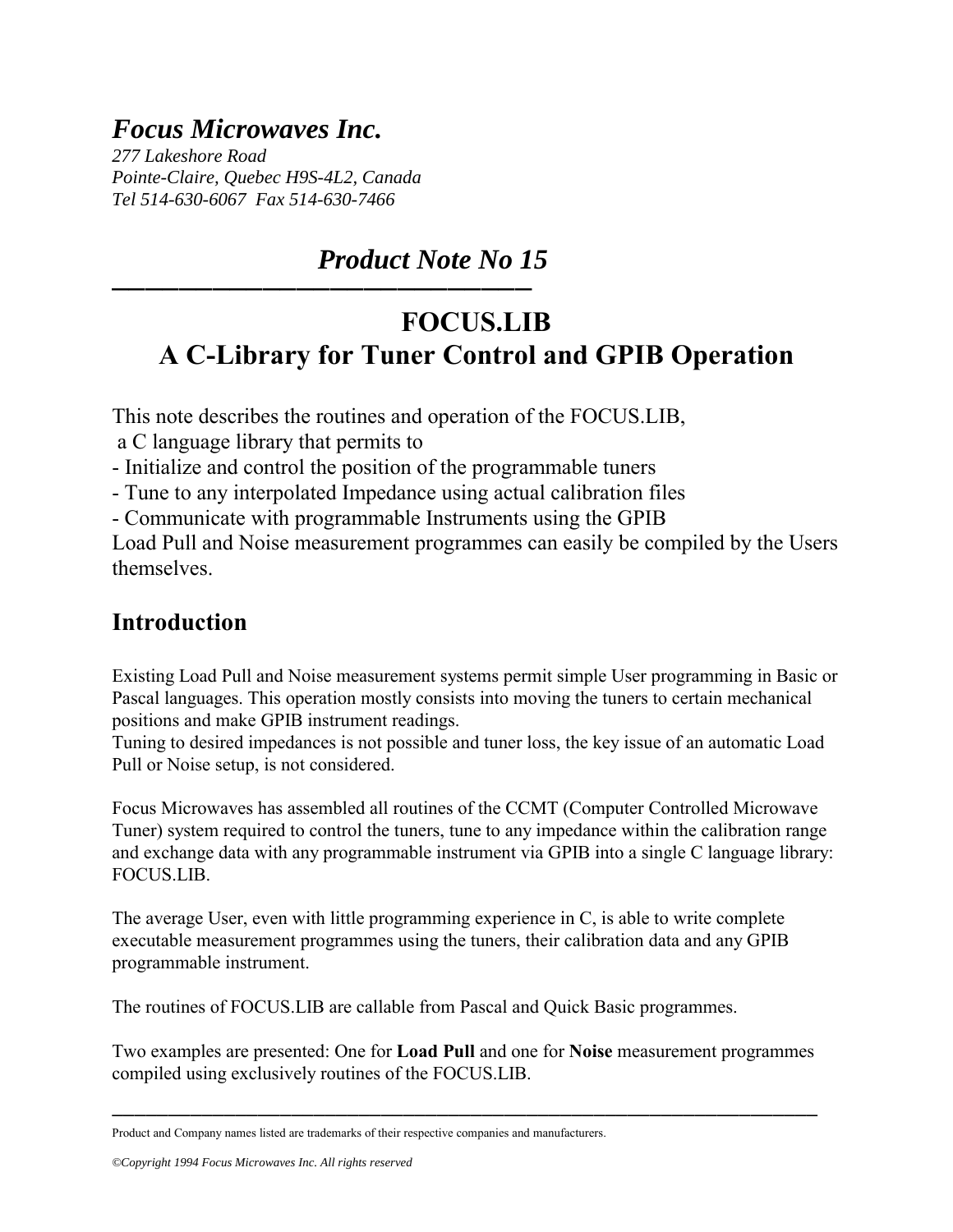## **Routines of FOCUS.LIB**

### **1. GPIB Communication Routines**

The GPIB section of FOCUS.LIB includes the following routines:

# **gpib\_open ( void )**

**gpib\_close ( void )** 

These two routines permit to initialize the GPIB interface and define the IEEE file handler in order to communicate with programmable instruments.

## **gpib\_send ( char \*message, int adr )**

**gpib\_read ( char \*message, int adr )** 

These two routines permit to send and receive character strings (message) to and from any GPIB instrument at address (adr).

### **gpib\_timeout ( int t )**

This routine permits to set the Time Out of the GPIB card for operating with a particular instrument.

## **2. TUNER CONTROL Routines**

The Tuner Control section of FOCUS.LIB includes the following routines:

# **tuner\_to ( int unit, long xpos, int ypos )**

# **tuner\_init ( int unit, int axis )**

**tuner\_speed ( int sp )**

The first routine moves the tuner to an absolute position XPOS (horizontal) and YPOS (vertical).

The second routine moves the particular tuner to the Zero position (XPOS=YPOS=0). The third routine can be used to modify the speed (in steps/second) at which the tuners move.

### **3. TUNING Routines**

The Tuning section of FOCUS.LIB includes the following routines:

### **allocate\_cal( int points )**

This routine is used to allocate dynamic memory for the tuner calibration data.

load tuner cal ( char \*path, int unit, int cal no, float freq, char \*title ) tune to ( int unit, int side, float \*pol target, float \*load gamma, float \*loss ) These two routines are used to load a tuner calibration file into active memory and to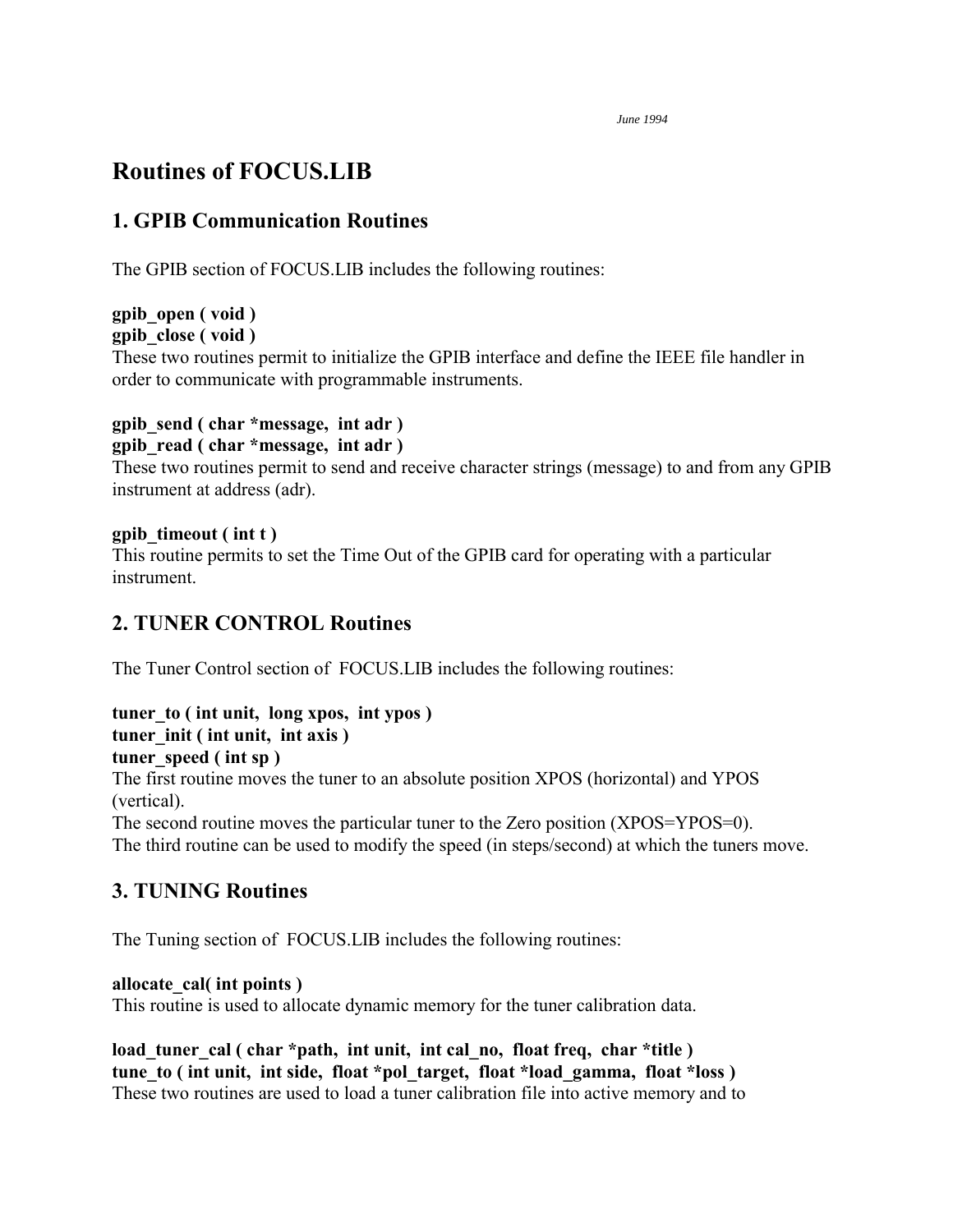tune to a required Impedance. All tunable impedances within the step resolution of the tuners (not only calibrated points) can be synthesized using this routine. The tuner calibration files must have been created using the tuner calibration software of Focus Microwaves. Each time the **tune to()** routine is called the user has access to the interpolated S-parameters of the tuner network. He also has access to the tuner calibration data (S-parameters at the calibration points) themselves in order to be able to cascade with other twoports.

### **tunerloss ( int unit, int loss\_type, float \*gpolar )**

This routine permits to compute the available or the power loss of the actual tuner at the actual tuner position. It uses, like the **tune\_to( )** routine interpolated values and is not limited to calibrated points only.

Both the **tune\_to( )** and **tunerloss( )** routines operate with a non-zero reflection factor connected to the idle (non DUT facing) port of the tuner. This may be either the source or the load reflection factor.

### **invert\_tuner ( int unit )**

This routine is used to inverse the S-parameters of a tuner calibration file in order to be able to connect port 2 of a tuner to the DUT.

## **4. Utility Routines**

These routines are updated regularly for specific applications. Presently they include:

### **s\_casc ( float \*spar1, float \*spar2, float \*casc\_s )**

This routine cascades the S-parameters of two twoports 1 and 2 and returns the result in the array case  $s [8]$ .

#### **gauss\_elimination ( float \*nm, float \*gm, float \*\*gamma, int n, float \*npar, float \*gpar )**

This routine will compute the four Noise and the four Gain parameters of a twoport if we pass to it the noise / gain measurement data in form of the arrays nm [n] and gm [n] together with the source impedances gamma [2][n] at n impedance points. The result will be returned in form of 4 noise ( npar [4] ) and 4 gain ( gpar [4] ) parameters.

### **Software Requirements**

FOCUS.LIB is written in MicroSoft® C programming language using large model. It can be linked with any C, Pascal or Quick Basic programme on IBM® PC's.

To generate executable programmes in either of the above languages a Compiler, Linker and Library Manager are required.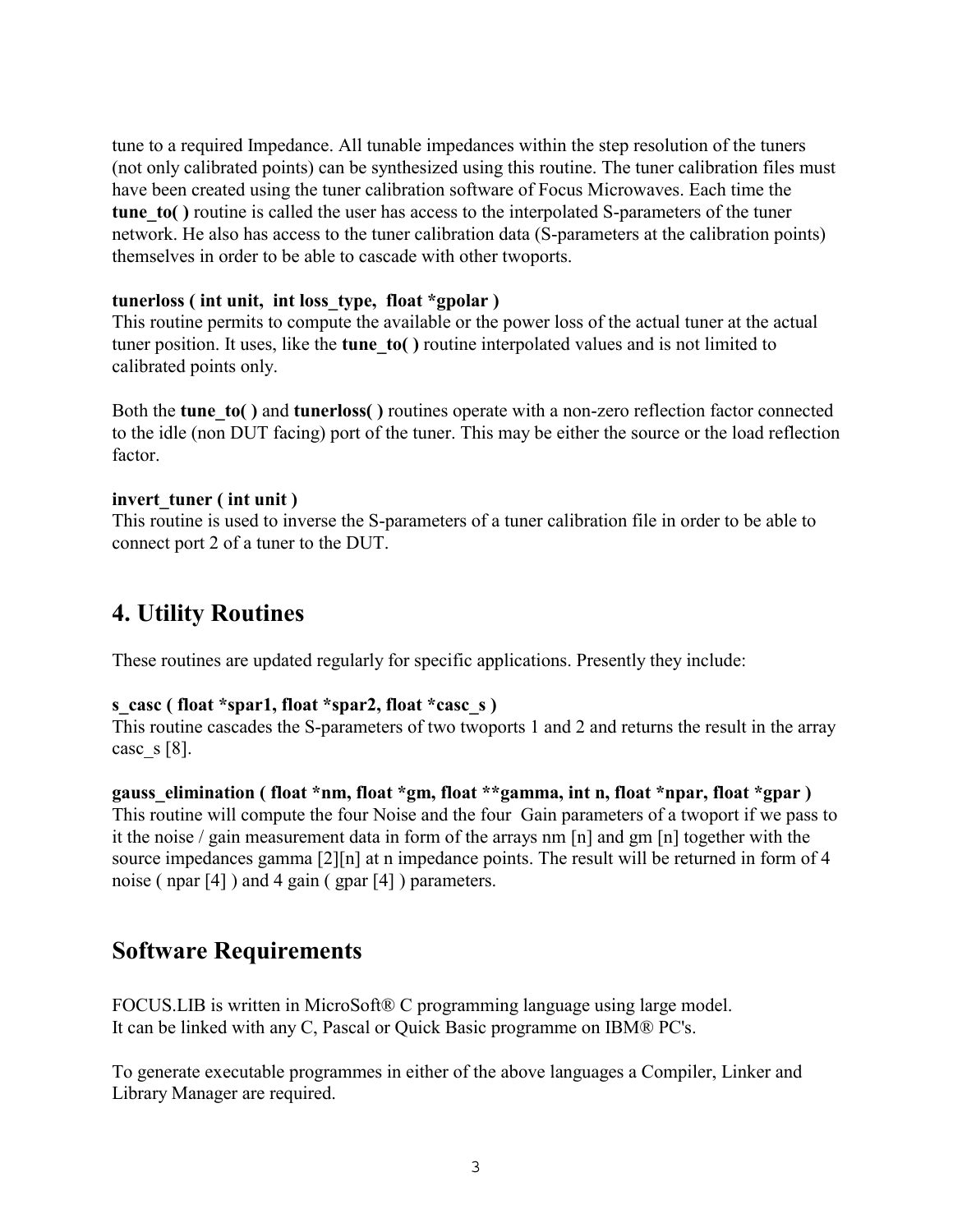Only basic programming knowledge is required to generate executable programmes that permit to tune and read instruments in order to make Load Pull or Noise measurements; this is demonstrated by the following two examples.

## **Programming Example 1: Load Pull (Power, Gain) Measurements**

The following is an example of source code in C that can be compiled using MS C compiler and linked to the FOCUS.LIB in order to generate an executable programme that measures the output power and Gain of a DUT.

```
/* Comment:
```

```
 This programme loads calibration data from disk, inverts tuner 2 and tunes both tuners to an 
impedance. It also initializes and reads the power from the Boonton® 4200 power meter 
    connected to the output of the setup. The power read is multiplied by the 
    power loss of the output tuner and the gain is computed for a given injected power 
*/ 
#include <stdio.h> 
#include "tuner.h" 
\#include \leqstdlib.h>#include <conio.h> 
#include <math.h> 
int unit,posv[2]={0,0},stph[2]={0,0},stpv[2]={0,0},speed=400,port=544,ypos[2];
long posh[2] = \{0L, 0L\}, xpos[2];
int WAIT, errnox, ieee, dir;
 float * * *tunerdat,R_FACTOR[2],lambda_zero,step_size[2]; 
 double tuner_s[8]; 
 unsigned caldat[2][10][5],limit[2][4]; 
main( ) 
{ 
int calno,adr,i,j,k; 
float freq,out loss,in loss,power,pin,gamma[2],gamma load[2],gamma source[2],
     gain,relsp; 
char str[80],comment[80]; 
FILE *f; 
    /* Initialize the tuners */
   printf("\n Initializing Tuner 1 (y/n)");
    gets(str); 
   if(*str=='v')tuner init(1,0);
   printf("\n Initializing Tuner 2 (y/n)");
    gets(str); 
   if(*str=='y')tuner init(2,0);
```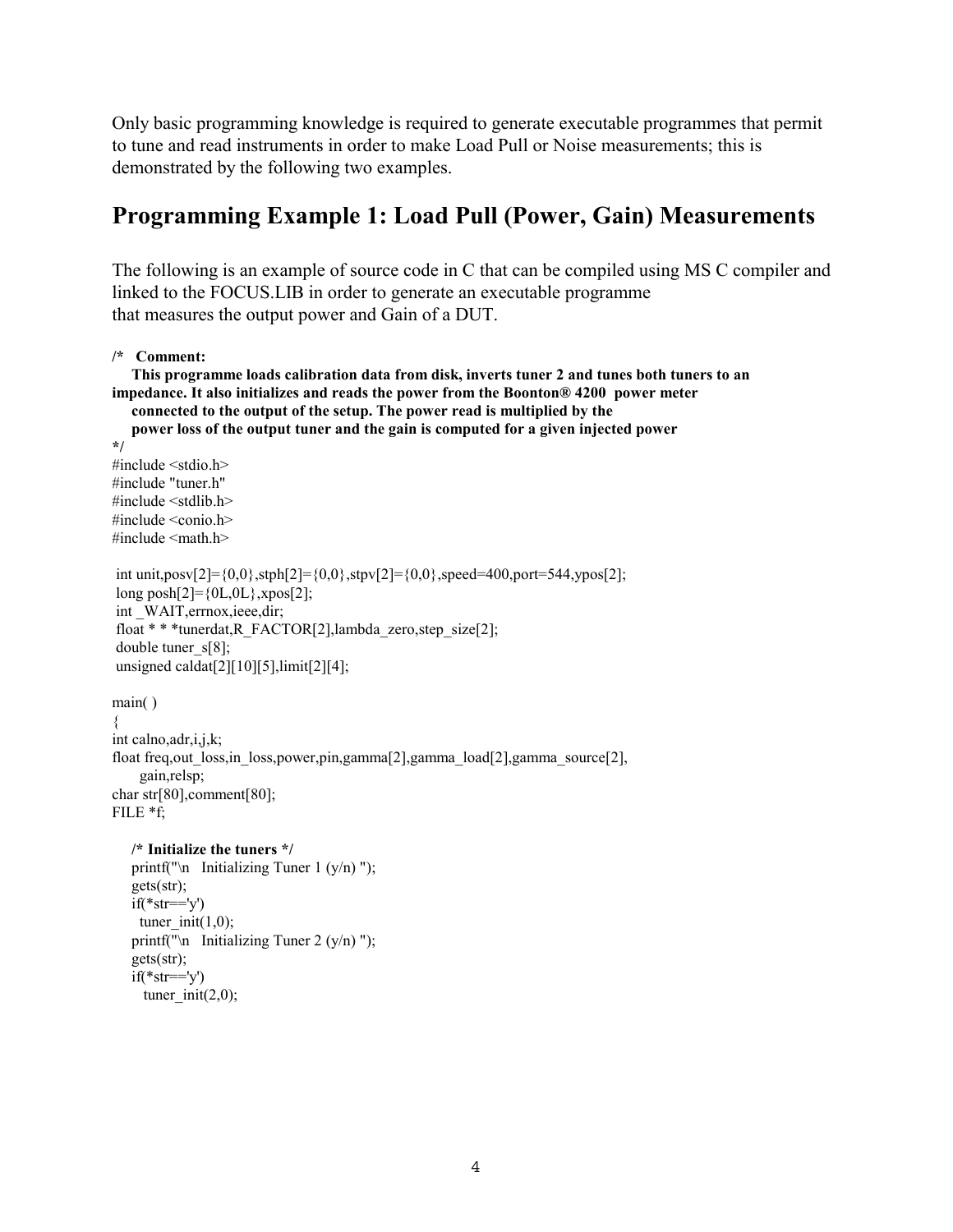#### **/\* Load calibration for tuners \*/**

```
allocate_cal(385);
printf("\ln Enter Frequency [GHz] = ");
 gets(str); 
freq = \text{atof}(\text{str});printf("\n Enter Cal Number for Tuner 1 =");
 gets(str); 
calno = \text{atoi}(\text{str});
```
 $i = load$  tuner\_cal( "C:\\CCMT\\CAL", 1,calno, freq, comment);

#### **/\* Detect and Process Error messages \*/**

switch(i)  $\{$ case -1:printf("\n Wrong cal number \n\n"); exit( i ); case -2:printf("\n Freq Out of Range \n\n"); exit ( i ); case -3:printf("\n Wrong Unit \n\n"); exit ( i ); case -4:printf("\n Path Not Found ! Use double '\\' \n\n"); exit ( i ); case -5:printf("\n Cal File Not Found \n\n"); exit ( i ); } printf("\n Tuner 1: Loaded %d Points ", i ); printf("\n Tuner 1 Comment = %s ", comment ); **/\* Displays Comment of Tuner Cal \*/** printf("\n\n Enter Cal Number for Tuner  $2 =$ "); gets(str);  $calno = \text{atoi}(\text{str})$ ;

 $i = load$  tuner cal("C:\\CCMT\\CAL", 2, calno, freq, comment );

invert\_tuner( 2 ); **/\* Invert S-parameter of tuner 2, since it is connected to DUT with port 2 \*/**

#### **/\* Configure the Boonton 4200 Power Meter\*/**

 gpib\_open( ); printf("\n Enter Address of Boonton 4200 Power Meter = "); gets(str);  $adr = atoi(str);$  gpib\_send ("CLEAR",adr); gpib\_send ("MS",adr); gpib\_send ("DB",adr); gpib\_send ("RA",adr); gpib\_send ("FA",adr); printf("\n Power Meter Configured. ");

#### **/\* Define the Target Reflection Factor \*/**

```
gamma[0] = 0.5;
 gamma[1] = 90.; /* degrees */
gamma\text{load}[0] = 0.05;
gamma load[1] = 45.0; /* degrees */
gamma_source[0] = 0.1;
gamma_source[1] = 90.; /* degrees */
```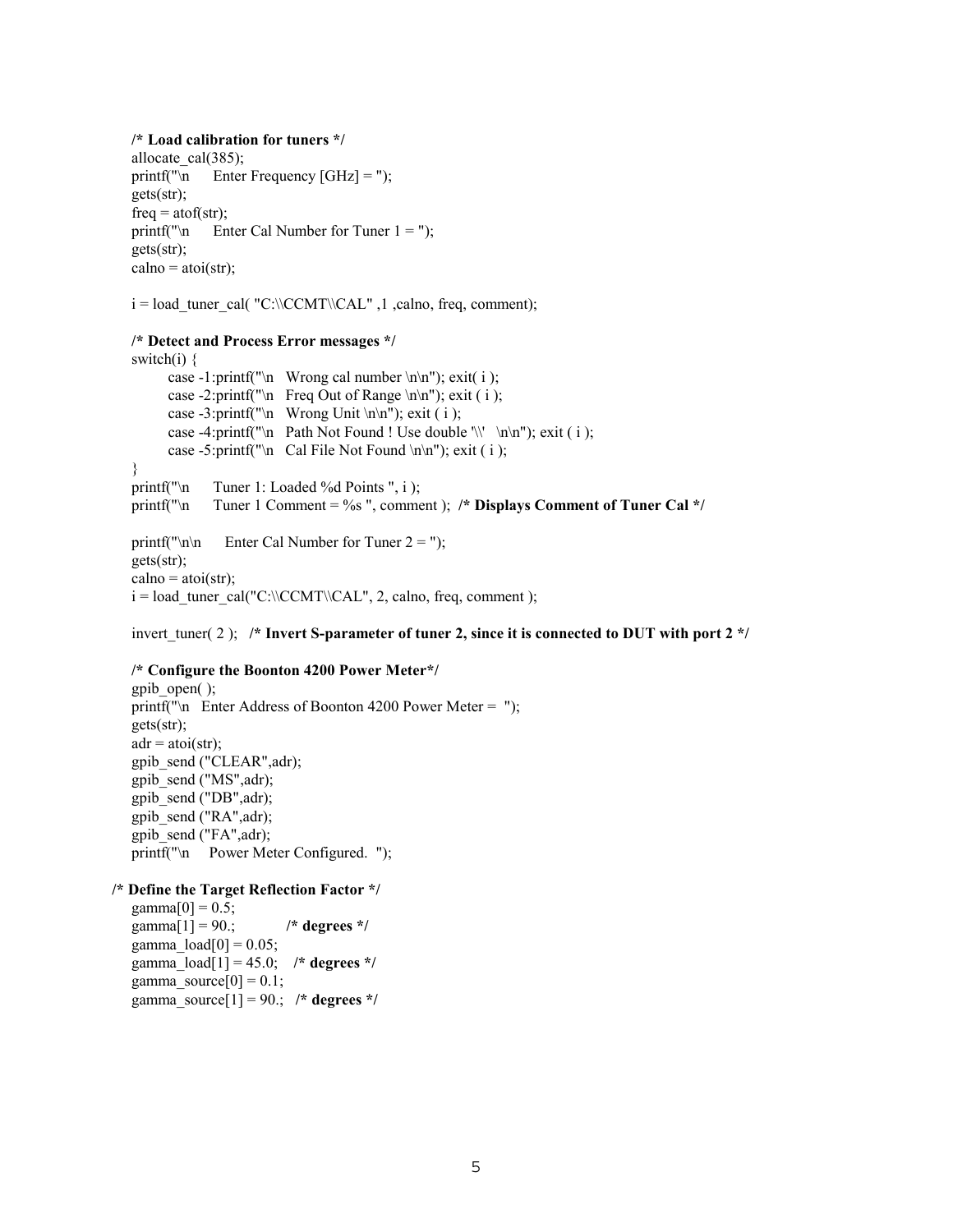```
 printf("\n\n Enter Input Power [dBm] "); /* Input Power entered by keyboard */
 gets(str); 
pin = atof(str); tune_to( 2, INPUT, gamma, gamma_source, &in_loss ); /* Tunes both tuners to target and */
 tune_to( 1, OUTPUT, gamma, gamma_load, &out_loss ); /* determines Tuner Loss */
printf("\n\n Input Loss = %.2f dB , Output Loss = %.2f dB",10*log10(in loss),
       10*log10(out \; loss));;
 gpib_send ("1N",adr); /* Configure channel 1 */
 gpib_read ( str, adr ); 
 sscanf(str,"%*3c%f,%d,%d",&power,&j,&k); /* Reads response, Power is in dBm */ 
                                    /* j,k are dummy variables */
power += 10* \log 10 (out loss ); /* Corrects for output power loss */
gain = power- (pin-10*log10 (in loss ) );
printf("\n Gain = %.3f dB ", gain );
```

```
 gpib_close ( ); /* releases IEEE file handler */
printf("\n Terminated ... ");
```
}



Setup for operating the above example and other Load Pull programmes. CC-2 is the PC insertable tuner controller of Focus Microwaves. DUT = Device Under Test.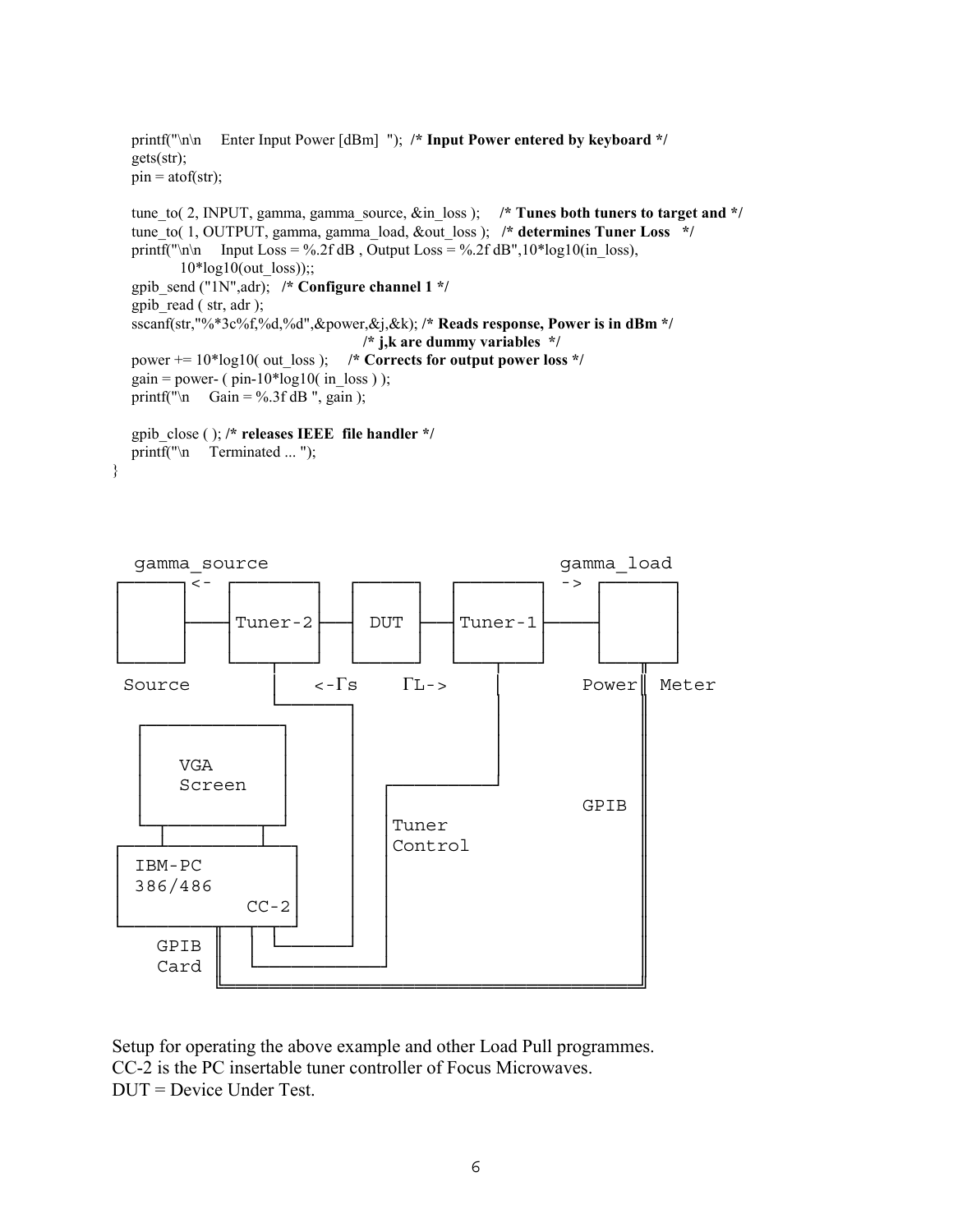## **Programming Example 2: Measure the 4 Noise Parameters**

The following is an example of source code in C that can be compiled using MS C compiler and linked to the FOCUS.LIB in order to generate an executable programme that measures the **4 Noise and 4 Gain Parameters of an Amplifier**

**/\* Comment:** 

 **This programme uses only one tuner. It loads calibration data from disk, initializes the tuner and the Noise Figure Meter Hewlett Packard® 8970B. It then tunes thru a pattern of source impedances and measures the Noise Figure. A (not shown) Gauss elimination algorithm permits to compute the four Noise and Gain Parameters of the DUT.** 

```
*/ 
#include <stdio.h> 
#include "tuner.h" 
\#include \leqstdlib.h>\#include \leconio.h>
\#include \leqmath.h>int unit,posv[2]={0,0},stph[2]={0,0},stpv[2]={0,0},speed=400,port=544,ypos[2], _WAIT,errnox,ieee,dir;
long posh[2] = {0L, 0L}, xpos[2]; float * * *tunerdat,R_FACTOR[2],lambda_zero,step_size[2]; 
double tuner s[8];
unsigned caldat<sup>[2][10][5]</sup>,limit<sup>[2][4]</sup>;
main( ) 
{ 
int calno,i,adr=8; 
float freq, in loss, gain, nfig, gamma<sup>[2]</sup>, gamma source<sup>[2]</sup>, noise mes<sup>[20]</sup>, gain mes<sup>[20]</sup>,
    npar[4], gpar[4], gamma_mes[2][20], x, y, z;
char str[80]; 
   /* Initialize tuner 1 */
   tuner init (1,0);
   gamma source[0] = 0.05; /* Source \Gamma values to be measured independently */
   gamma_source[1] = 45.;
   /* Load calibration for tuner 1 */
   allocate cal (361);
   printf("\n Enter Frequency [GHz] =");
    gets(str); 
   freq = \text{atof}(\text{str});printf("\n Enter Cal Number for Tuner 1 =");
    gets(str); 
   calno = \text{atoi}(\text{str});
   if( i=load tuner cal("C:\\CCMT\\CAL", 1, calno, freq, str ) < 0 ) exit(i);
    /* Configure the Hewlett Packard 8970 Noise Figure Meter (previously manually calibrated) */
    gpib_open( ); 
    gpib_send ("H1M2",adr); /* corrected noise figure+gain measurement */
```

```
 sprintf(str,"FR%fMZT2",1000*freq); /* generate string to set frequency and Trigger */
 gpib_send (str,adr); /* set measurement frequency, trigger */
gpib_read (str,adr);<br>
/* read instrument. Response in char buffer STR */<br>
sscanf(str,"%f,%f",%x,&y,&z);<br>
/* read values for CAL verification, x,y,z are du
                                         /* read values for CAL verification, x,y,z are dummy variables */
gpib send ("E1",adr); / /* DUT test configuration 1, fixed IF, external LO */
```